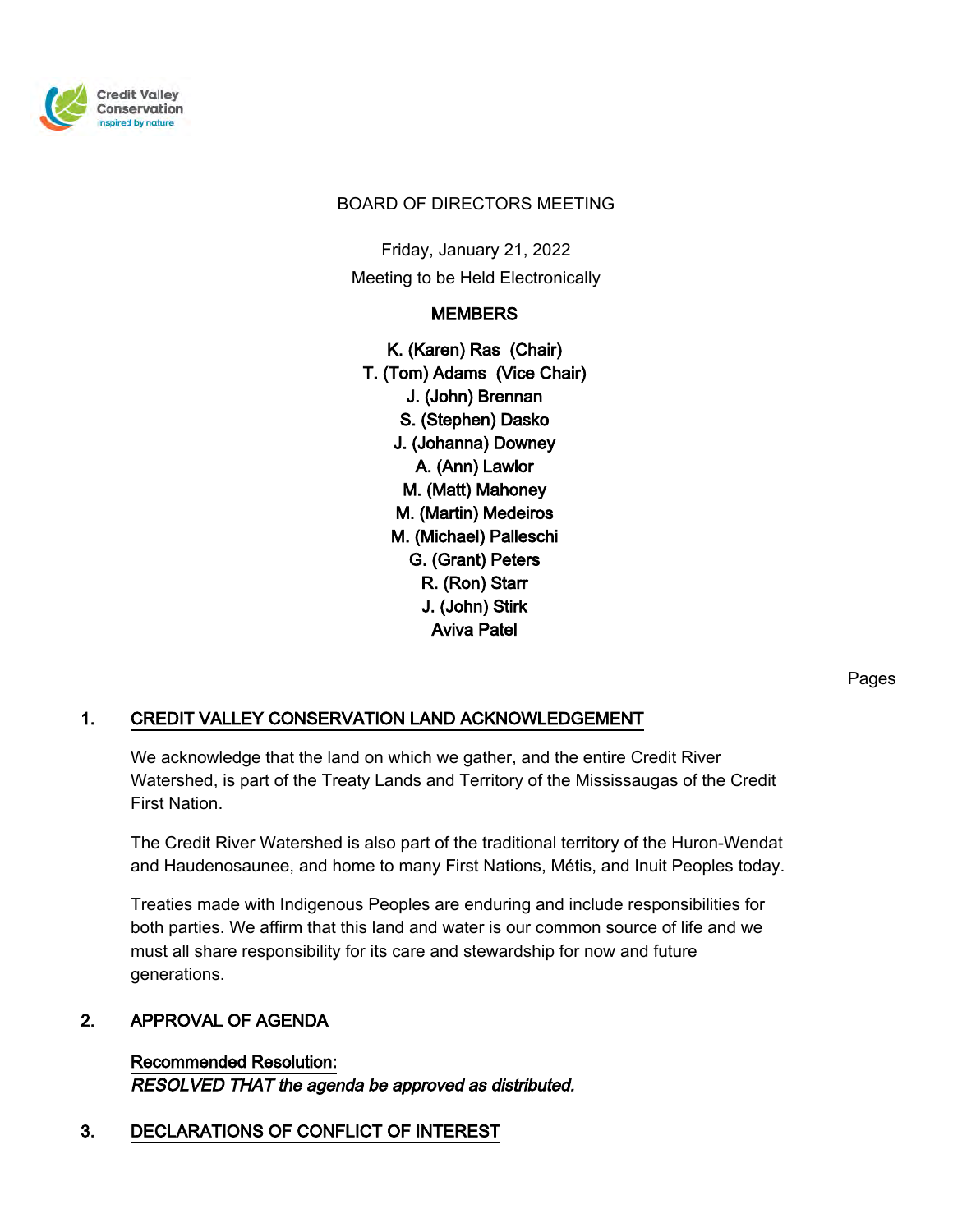# 4. MINUTES OF PREVIOUS MEETING

#### Recommended Resolution:

RESOLVED THAT the minutes of the 564<sup>th</sup> meeting of the Credit Valley Conservation Authority held December 10, 2021 be approved.

#### 5. PRESENTATIONS AND DELEGATIONS

### 5.1. PRESENTATION: CVC A YEAR IN REVIEW

A video highlighting CVC's achievements in 2021 will be shown to members.

#### 5.2. PRESENTATION: CAO INTRODUCTION AND 2022 PRIORITIES

CAO Quentin Hanchard will give a presentation to members on the abovementioned subject.

Recommended Resolution: RESOLVED TAHT the presentation entitled "CAO Introduction and 2022 Priorities" presented by Quentin Hanchard, CAO be received.

#### 6. STAFF SERVICE AWARDS

CAO Quentin Hanchard will acknowledge 24 staff with long-service awards.

# 7. STAFF RECOGNITION AWARDS

CAO Quentin Hanchard will acknowledge the 2021 staff recognition awards recipients.

# Spirit Award

Anti-Racism Committee

Ashoo Anand, Ashley Cook-Tombia, Natalie Faught, Sharlene Hardwar, Shannon Lem, Bill Lidster, Graeme MacDonald, Tooba Shakeel, Gayle Soo Chan, Laura Timms, Sherwin Watson-Leung, Christine Wilson •

#### Innovation Award

Roadside LID Retrofit Team

Phil James, Rohan Hakimi, Shannon Malloy, Kyle Menken, Divya Softa, Bernadeta Surowiec, Kyle Vander Linden, Jordan Wiedrick •

IWMP StoryMap Team

Loveleen Clayton, Sophia Maio, Adrienne Okenden, Kourtney Partington, Kamal Paudel, Dan Schuurman •

#### Eform Team

• Ajaya Kalakheti, Alex Waterfield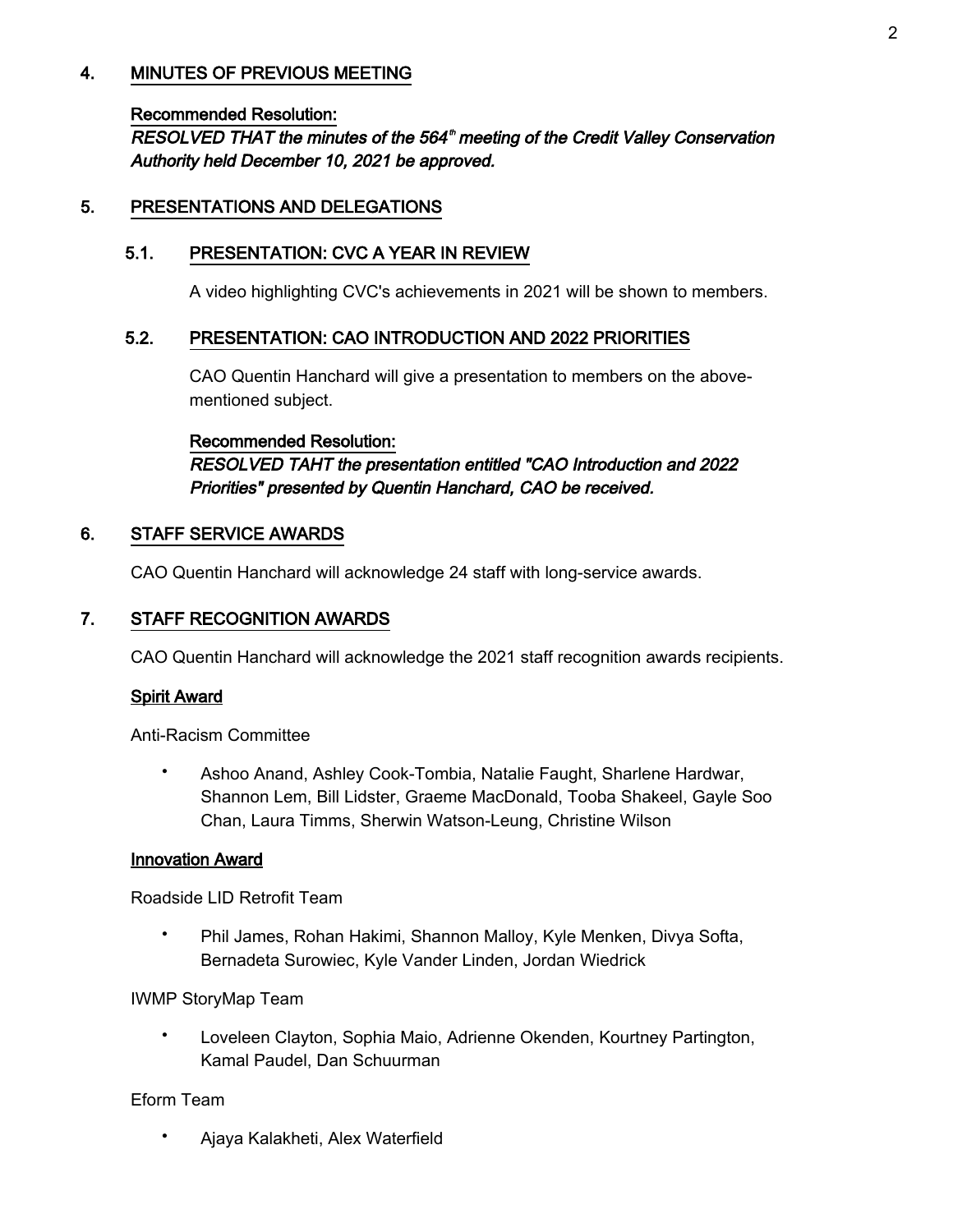#### Collaboration Award

Belfountain River Restoration Team

Phil Bird, Mark Hendry, Chelsea McIssac, Kurtis Plourde-Rideout, Jesse Spasov •

Students for Stormwater Team

Stephen Baker, Renee Brock, Erin Curtis, Mark Funk, Rohan Hakimi, Kimberley Holt-Behrend, Phil James, Maggie Janik, Carly Lehmann, Eric Mailloux, Sophia Maio, Shannon Malloy, Kyle Menken, Lee Merrill, Holly Nadalin, Sullivan Neilsen, Rebecca Renna, Tooba Shakeel, Amanda Slaght, Adam Slessor, Elora Tarlo, Melissa Thomas, Kyle Vander Linden, Alex Veglio, Adam Wilford •

#### Leadership Award

Senior Manager Above and Beyond

• Jennifer Dougherty

#### PDS Lecture Team

• Jakub Kilis, Christine Wilson

CVT and Indigenous Work

• Natalie Faught

Corporate Planning Team

Tamara Chipperfield, Kevin Dec, Moheb Ekladios, Marlene Ferreira, Rose Fitzpatrick, Kate Hayes, Andrew Kett, Terri LeRoux, Jon MacMull, Deborah Martin-Downs, Jeff Payne, Roger Tharakan •

#### Excellence Award

Ranavirus Team

• Phil Bird, Freyja Whitten

Community Tree Project

Ashoo Anand, Renee Brock, Karen Bromberg, Ross Bushnell, Melissa Creasy, Nicole DiCinto, Calantha Elsby, David Fields, Brendan Gallant, Lindsey Jennings, Deborah Kenley, Melanie Kramer, Shannon Lem, Sara Maedel, Sophia Maio, Andrea Morrone, Tooba Shakeel, Adam Wilford, David Yun •

TD Bank Team

• Patty Morgan, Joanne Shelly, Min Young Lee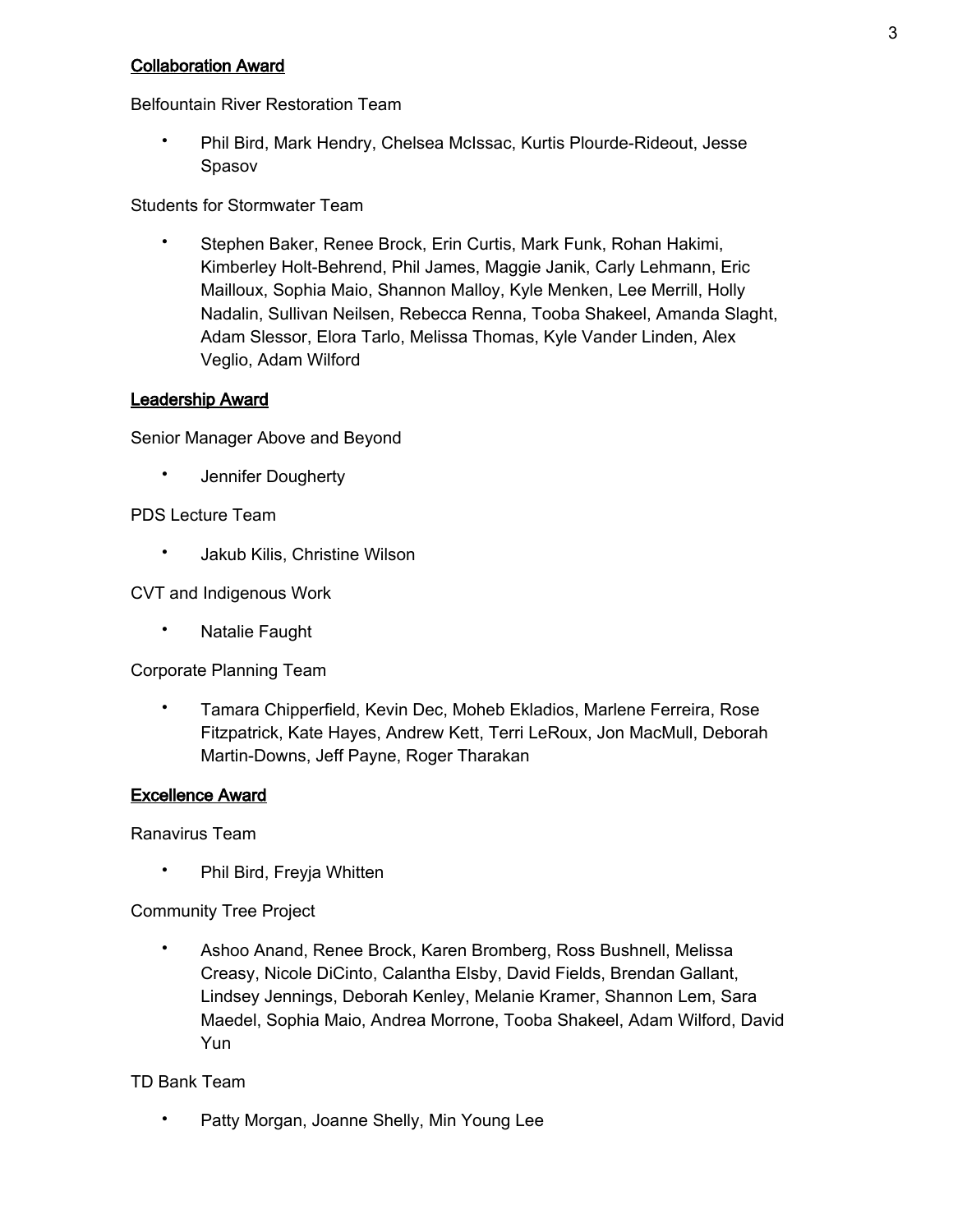#### Award of Distinction

• Chelsea McIssac

#### 8. ELECTION OF OFFICERS

The following are excerpts from the CVC Administrative By-law\* :

"7. The election of the Chair/President and one or more Vice Chairs shall be held annually at the inaugural meeting in accordance with the authority's procedures for election of officers (Appendix 2).

Successors to the positions of Chair and Vice-Chair shall be a Member from a different participating municipality from the incumbent. Upon application by an Authority or a participating municipality, the Minister may grant permission for a member who was appointed to the Authority by the same participating municipality that appointed the outgoing Chair or Vice-Chair to serve as Chair or Vice-Chair.

#### Appendix 2:

4. Election Procedure:

The Acting Chair shall advise the Members that the election will be conducted in accordance with the Act as follows:

- a. The elections shall be conducted in the following order:
	- i. Election of the Chair/President, who shall be a Member of the authority.
	- Election of one or more Vice-chairs, who shall be Members of the authority. ii.
- Two calls for nominations will be sent to members in advance of the January 21, 2022 meeting. Nominations are to be emailed to the Secretary-Treasurer, Quentin Hanchard by 9:00am Wednesday January 19, 2022; b.
- c. Only current Members of the authority who are present may vote;
- Nominations shall be called three (3) times and will only require a mover. The first call will be done via email on Tuesday January 11, 2022. The second call for nominations will be done via email on Monday January 17, 2022 and third call will be during the January 21, 2022 Inaugural Board meeting; d.
- e. The closing of nominations shall require both a mover and a seconder;
- Each Member nominated shall be asked to accept the nomination. The Member must be present to accept the nomination unless the Member has advised the Secretary-Treasurer in writing or by email in advance of the election of their willingness to accept the nomination. f.

If one Nominee:

g. If only one nominee the individual shall be declared into the position by acclamation.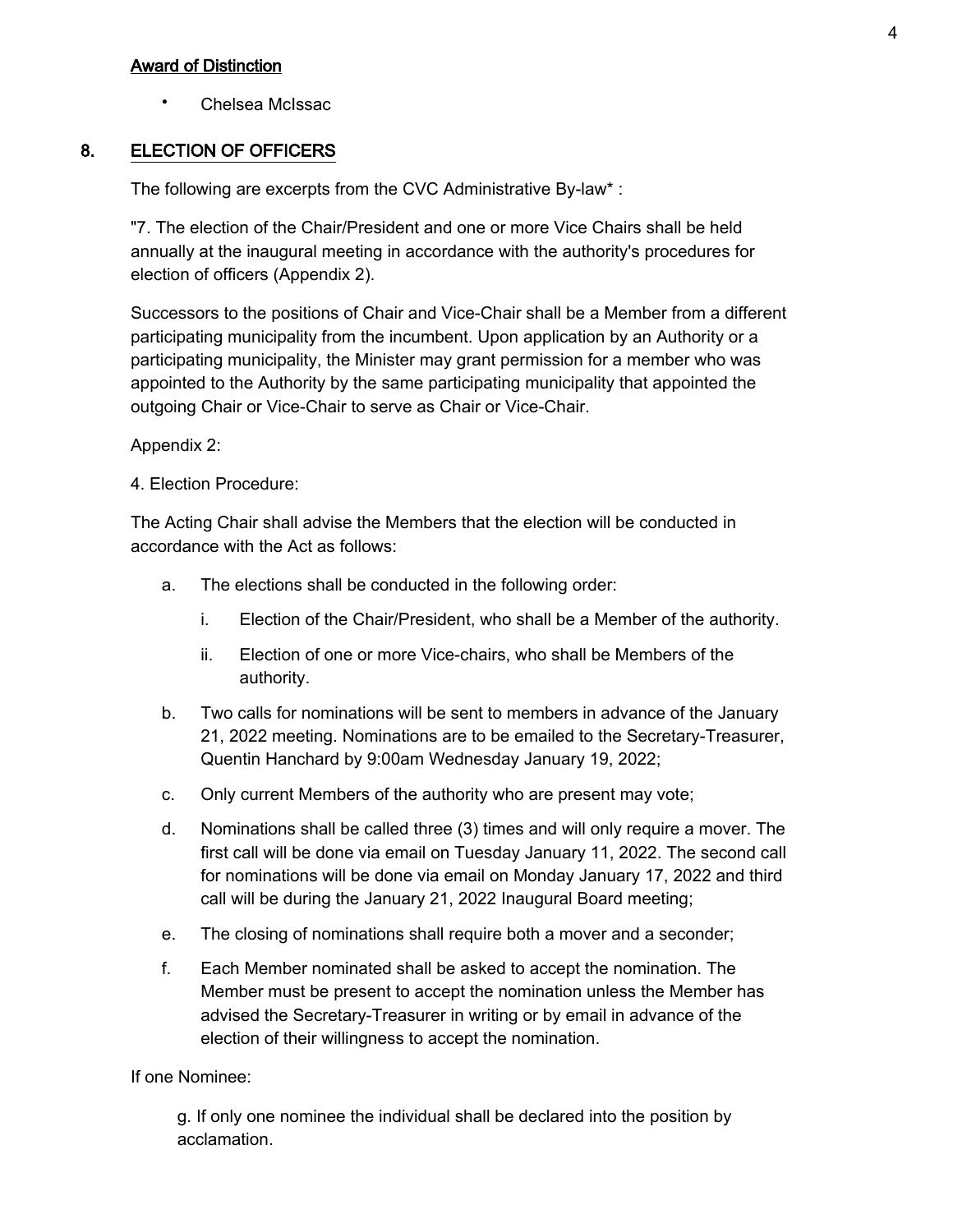h. In the event of an election, each nominee shall be permitted not more than five (5) minutes to speak for the office, in the order of the alphabetical listing by surnames.

i. Upon the acceptance by nominees to stand for election to the position of office, a link to an electronic ballot shall be distributed to the Members by the scrutineer. Members are to vote for a single individual using the Survey Monkey link provided.

j. The Scrutineers shall confer to count the submitted ballots provided to them from the Survey Monkey link, return and advise the Acting Chair who was elected with more than 50% of the vote.

A majority vote shall be required for election. If there are more than two nominees, and upon the first vote no nominee receives the majority required for election, the name of the person with the least number of votes shall be removed from further consideration for the office and a new Survey Monkey link to vote shall be distributed via email.

In the case of a vote where no nominee receives the majority required for election and where two or more nominees are tied with the least number of votes, a special vote shall be taken to decide which one of such tied nominees' names shall be dropped from the list of names to be voted on in the next vote.

Should there be a tie vote between two remaining candidates, a second vote will be held by Members using an updated Survey Monkey link. Should there still be a tie after the second ballot a third vote shall be held. Should there be a tie after the third vote, the election of the office shall be decided by lot drawn on screen by the Acting Chair."

\*modified for the use of an electronic ballot due to holding the meeting electronically.

# 8.1. APPOINTMENT OF CHIEF ADMINISTRATIVE OFFICER TO CONDUCT THE ELECTION OF THE CHAIR

Recommended Resolution: RESOLVED THAT Quentin Hanchard, CAO be appointed to conduct the election of the 2022 Chair.

# 8.2. APPOINTMENT OF THE SCRUTINEER

A non-voting attendee of the meeting will be appointed to act as a Scrutineer for the Election of Officers.

# Recommended Resolution:

RESOLVED THAT Jon MacMull be appointed as the Scrutineer for the Election of Officers; and further

THAT all ballots be destroyed following the election in the event of a vote by ballot.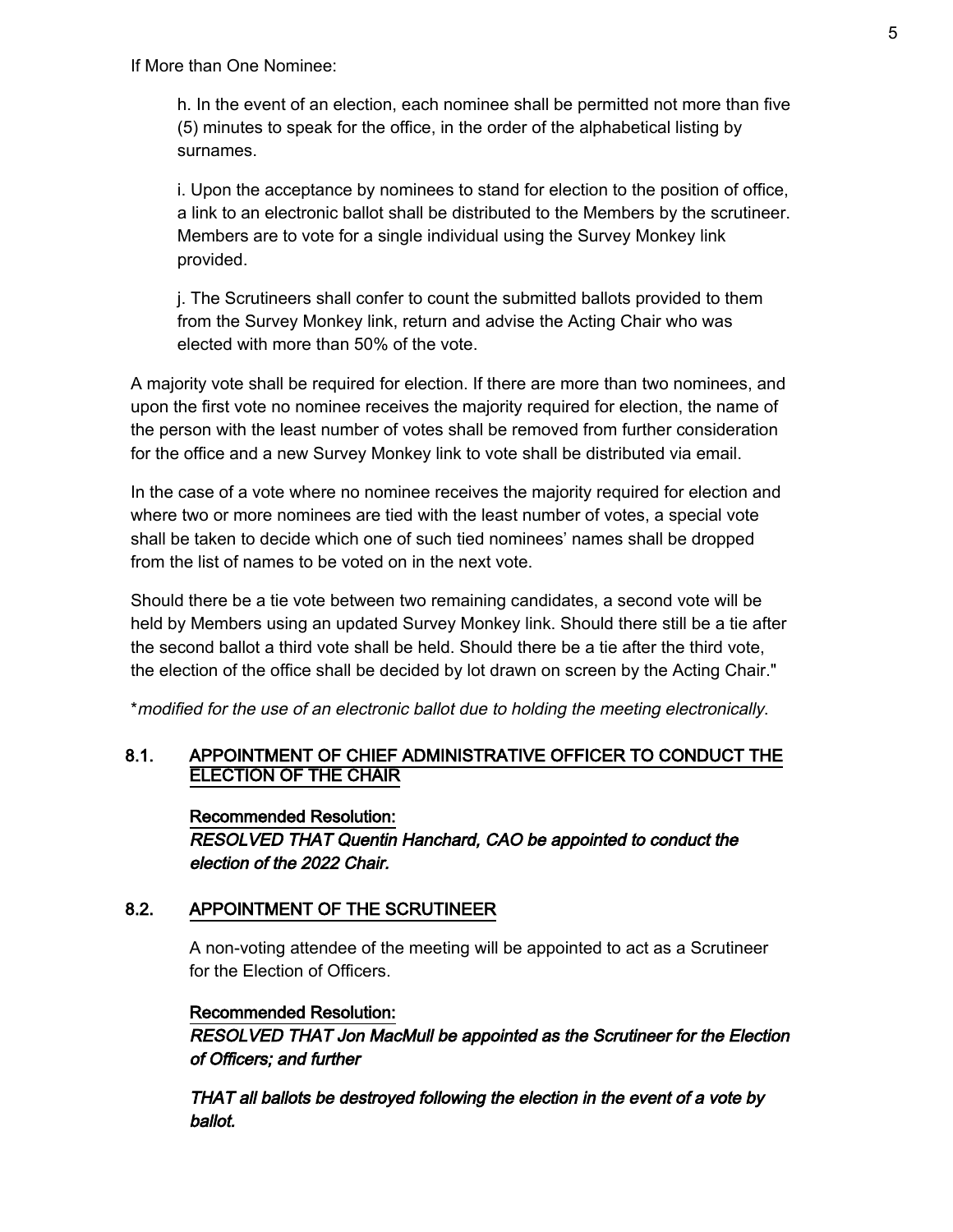#### 8.3. ELECTION OF CHAIR OF THE AUTHORITY

#### 8.4. ELECTION OF VICE-CHAIR OF THE AUTHORITY

#### 9. APPOINTMENT OF MEMBERS AND OFFICERS OF CREDIT VALLEY SOURCE PROTECTION AUTHORITY

#### Recommended Resolution:

RESOLVED THAT appointed members and officers of Credit Valley Conservation Authority are duly appointed as members and officers of the Credit Valley Source Protection Authority (CVSPA).

#### 10. APPOINTMENTS TO CONSERVATION ONTARIO

#### Recommended Resolution:

#### RESOLVED THAT the following members be appointed to Conservation Ontario for 2022:

Designate: Chair

Alternate: Vice Chair

Second Alternate: Chief Administrative Officer; and further

#### THAT Conservation Ontario be advised of these appointments.

#### 11. STATUTORY HOLIDAY SCHEDULE

#### Recommended Resolution:

#### RESOLVED THAT the following list of Public Holidays be endorsed by the CVC Board of Directors:

- New Year's Day Monday, January 3, 2022
- Family Day Monday, February 21, 2022
- Good Friday Friday, April 15, 2022
- Easter Monday Monday, April 18, 2022
- Victoria Day Monday, May 23, 2022
- Canada Day Friday July 1, 2022
- Civic Holiday Monday, August 1, 2022
- Labour Day Monday, September 5, 2022
- Thanksgiving Day Monday, October 10, 2022
- Christmas Day Monday, December 26, 2022\*
- Boxing Day Tuesday, December 27, 2022\*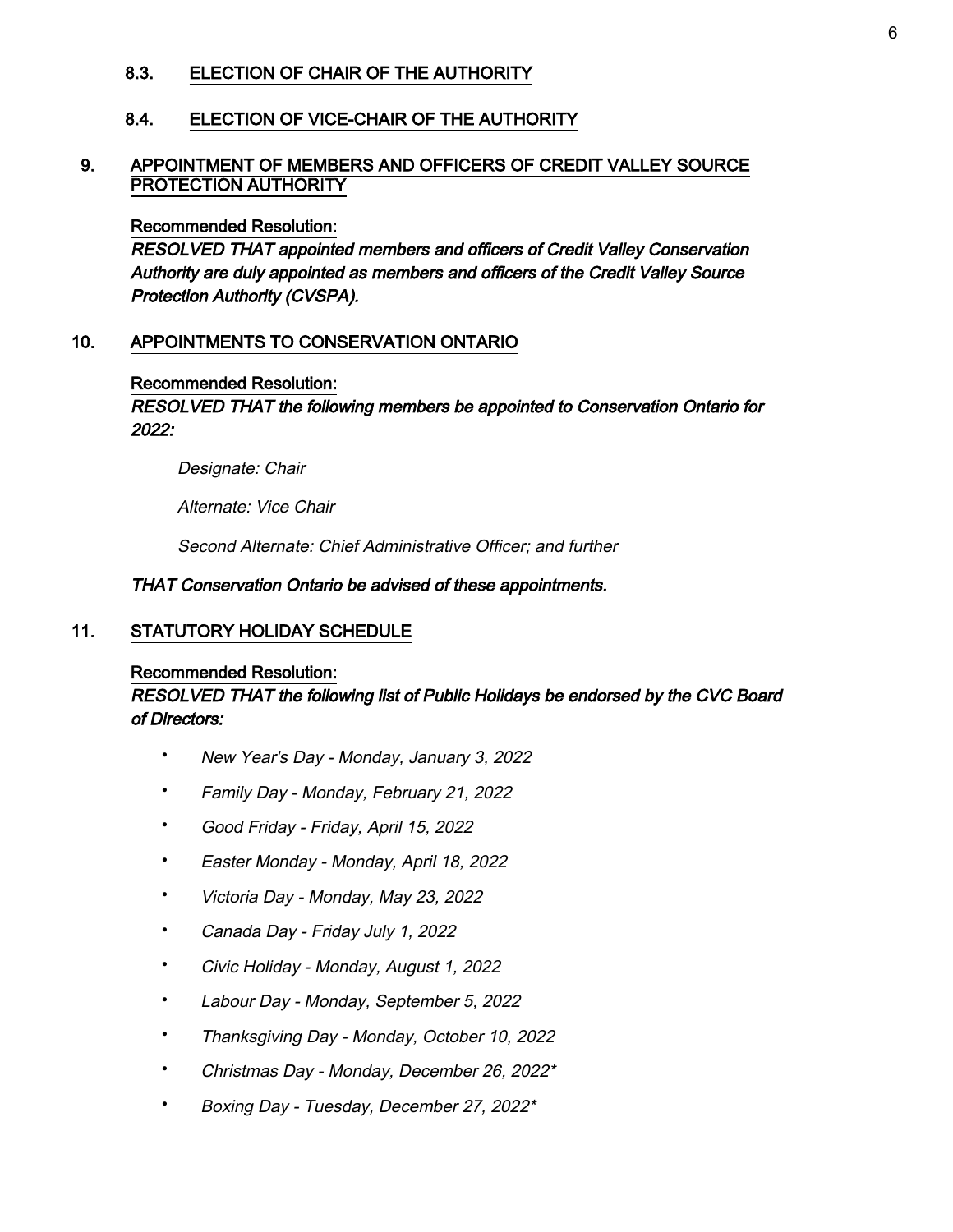#### 12. ADMINISTRATIVE OFFICE HOLIDAY CLOSURE

#### Recommended Resolution:

RESOLVED THAT Credit Valley Conservation administrative offices will close Monday, December 26, 2022 to Monday, January 2, 2023 inclusive, based on the following holiday schedule:

- Monday, December 26, 2022 In lieu of public holiday (Christmas Day)
- Tuesday, December 27, 2022 In lieu of public holiday (Boxing Day)
- Wednesday, December 28, 2022 Paid floater day
- Thursday, December 29, 2022 Paid floater day
- Friday, December 30, 2022 Vacation or lieu day
- Monday, January 2, 2023 In lieu of public holiday (New Year's Day)

# 13. NEW BUSINESS STAFF REPORTS

#### 13.1. DEVELOPMENT, INTERFERENCE WITH WETLANDS, AND ALTERATIONS TO SHORELINES & WATERCOURSES APPLICATIONS

Attached as Schedle 'A' are Development, Interference with Wetlands, and Alterations to Shorelines & Watercourses applications, pursuant to Ontario Regulation 160/06, as approved by staff and presented for members' information.

#### Recommended Resolution:

RESOLVED THAT the Development, Interference with Wetlands, and Alterations to Shorelines & Watercourses applications, pursuant to Ontario Regulation 160/06, as aproved by staff, be received and appended to the minutes of this meeting as Schedule 'A'; and further

THAT the staff approvals for each application be endorsed.

#### 14. CORRESPONDENCE/INFORMATION ITEMS DISTRIBUTED TO MEMBERS

- 15. NOTICES OF MOTION
- 16. OTHER BUSINESS
- 17. QUESTION PERIOD
- 18. MEETING ADJOURNED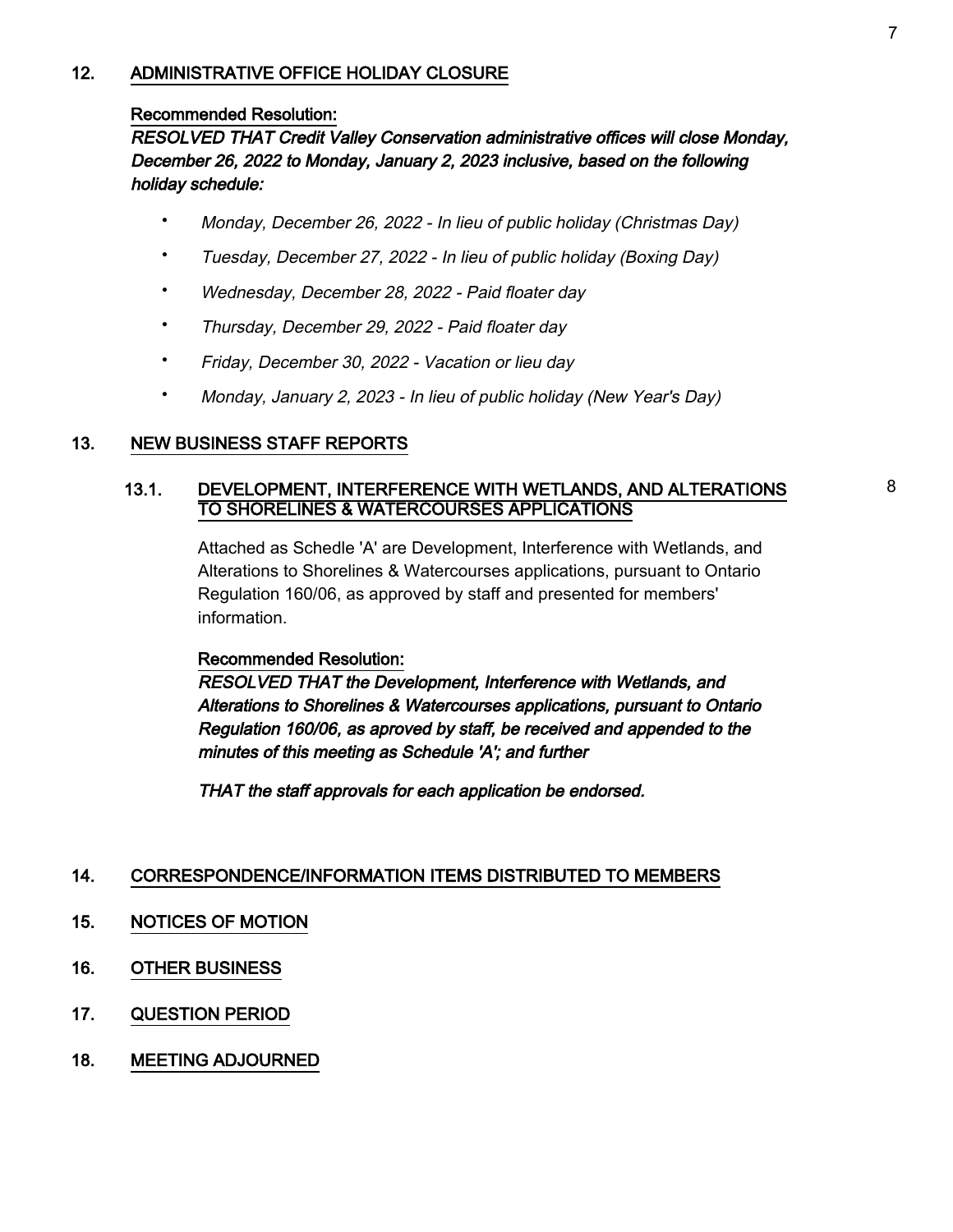**Schedule 'A'** 8

# **DEVELOPMENT, INTERFERENCE WITH WETLANDS, AND ALTERATIONS TO SHORELINES**

**WATERCOURSES APPLICATIONS (STAFF APPROVED, FOR BOARD OF DIRECTORS' ENDORSEMENT) 2022-01-21**

| Permit<br>No. | Owner                   | Agent                             | Address                                                                                              | Proposed Works                                                                                                                                                                            | Complete<br>Application<br>Date | Permit<br><b>Issued</b><br>Date | Ward<br>No.    |
|---------------|-------------------------|-----------------------------------|------------------------------------------------------------------------------------------------------|-------------------------------------------------------------------------------------------------------------------------------------------------------------------------------------------|---------------------------------|---------------------------------|----------------|
| Brampton      |                         |                                   |                                                                                                      |                                                                                                                                                                                           |                                 |                                 |                |
| 21/173        | Region of<br>Peel       | R.V.<br>Anderson                  | Mississauga Road from North of<br>Bovaird to Mayfield<br>Part Lots 11 & 12,<br>Concessions 4 & 5 WHS | Alteration to a watercourse and<br>development in a regulated area<br>to facilitate widening of<br>Mississauga Rd and installation of<br>a new bridge in and around<br>Huttonville Creek. | 2021-06-19                      | $2022 - 01 - 11$                | 6              |
| 21/297        | Coscorp<br>Wanless Inc. | C.F. Crozier &<br>Associates      | 1-58 Brixham Lane<br>$(1265 - 1323$ Wanless Drive)<br>Part Lot 15, Concession 3 WHS                  | Development in the Regulated<br>Area for site grading, servicing and<br>restoration to facilitate the<br>construction of a townhouse<br>development.                                      | $2021 - 12 - 09$                | $2021 - 12 - 09$                | 6              |
| 21/368        |                         |                                   | 35 Curtis Drive<br>Part Lot 3, Concession 1 WHS                                                      | Development in the Regulated<br>Area for the purpose of<br>constructing a below grade<br>entrance in the rear yard.                                                                       | $2021 - 12 - 01$                | $2021 - 12 - 13$                | 3              |
| 21/399        |                         |                                   | 92 Little Britain Crescent<br>Part Lot 2, Concession 5 WHS                                           | Development in the Regulated<br>Area for the purpose of<br>constructing a secondary dwelling<br>unit and below grade entrance.                                                            | $2021 - 11 - 24$                | $2021 - 11 - 24$                | 6              |
| 21/404        |                         | <b>MEM</b><br>Engineering<br>Inc. | 74 Meadowlark Drive<br>Part Lot 13, Concession 1 WHS                                                 | Development in the Regulated<br>Area for the purpose of<br>constructing a secondary dwelling<br>unit and below grade entrance.                                                            | $2021 - 11 - 29$                | $2021 - 12 - 13$                | $\overline{4}$ |
| 21/406        |                         | <b>MEM</b><br>Engineering<br>Inc. | 157 Bufford Drive<br>Part Lot 5, Concession 1 WHS                                                    | Development in the Regulated<br>Area for the purpose of<br>constructing a secondary dwelling<br>unit.                                                                                     | $2021 - 12 - 13$                | $2021 - 12 - 14$                | 3              |
| 21/408        |                         |                                   | 26 Elbern Markell Drive<br>Part Lot 6, Concession 4 WHS                                              | Development in the Regulated<br>Area for the purpose of<br>constructing a deck in the rear<br>yard.                                                                                       | $2021 - 11 - 24$                | $2021 - 12 - 14$                | 5              |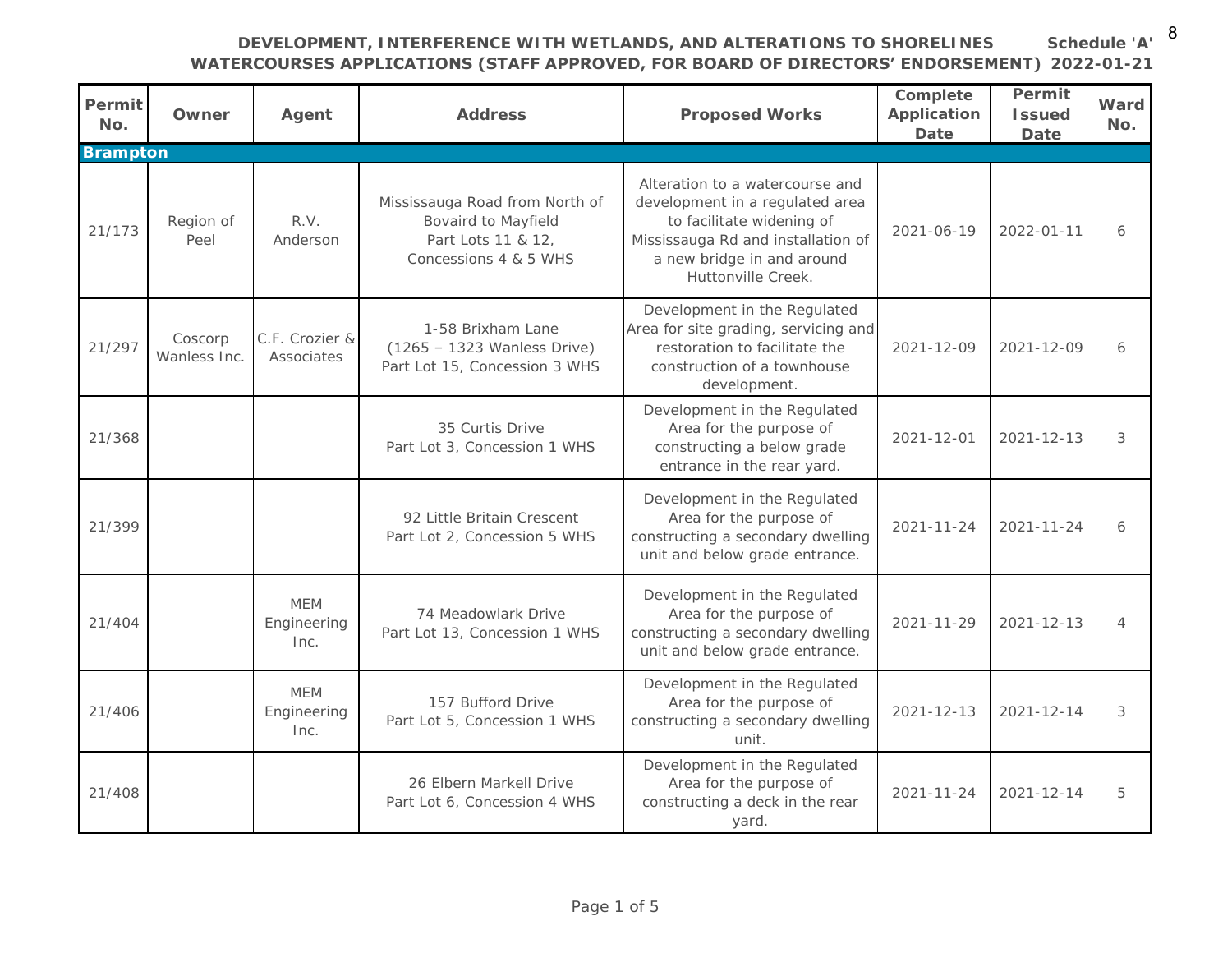9

# **DEVELOPMENT, INTERFERENCE WITH WETLANDS, AND ALTERATIONS TO SHORELINES**

**Schedule 'A'**

|               |                                                   |                                       | <b>WATERCOURSES APPLICATIONS (STAFF APPROVED, FOR BOARD OF DIRECTORS' ENDORSEMENT)</b> 2022-01-21 |                                                                                                                                                                    |                                 |                                 |                |
|---------------|---------------------------------------------------|---------------------------------------|---------------------------------------------------------------------------------------------------|--------------------------------------------------------------------------------------------------------------------------------------------------------------------|---------------------------------|---------------------------------|----------------|
| Permit<br>No. | Owner                                             | Agent                                 | Address                                                                                           | Proposed Works                                                                                                                                                     | Complete<br>Application<br>Date | Permit<br><b>Issued</b><br>Date | Ward<br>No.    |
| 21/418        | Ballantry<br>Homes                                | Schaeffers<br>Consulting<br>Engineers | Part Lot 6, Concession 3 WHS                                                                      | Development in the Regulated<br>Area for site grading to facilitate a<br>residential subdivision<br>(21T-09007B, Phase 2)                                          | $2021 - 12 - 10$                | $2021 - 12 - 15$                | 5              |
| 21/426        | Woodlawn<br>Seniors<br>Development<br>Corporation | C.F. Crozier &<br>Associates          | 0 Wanless Road<br>Part Lot 15, Concession 5 WHS                                                   | Interference with a wetland to<br>facilitate site grading and wetland<br>rehabilitation.                                                                           | $2021 - 12 - 10$                | $2022 - 01 - 11$                | 6              |
| 21/430        |                                                   |                                       | 43 Malaspina Close<br>Part Lot 1, Concession 5 WHS                                                | Development in the Regulated<br>Area for the purpose of<br>constructing an inground pool.                                                                          | 2021-12-14                      | 2021-12-20                      | 6              |
| 21/436        |                                                   |                                       | 56 Malaspina Close<br>Part Lot 1, Concession 5 WHS                                                | Development in the Regulated<br>Area for the purpose of<br>constructing a finished basement<br>including a bedroom.                                                | 2022-01-06                      | 2022-01-06                      | 6              |
| Caledon       |                                                   |                                       |                                                                                                   |                                                                                                                                                                    |                                 |                                 |                |
| 21/422        |                                                   |                                       | 17585 Mississauga Road,<br>#3 Lower Chalet Rd<br>Part Lot 11, Concession 4 WHS                    | Development in the Regulated<br>Area to facilitate construction of a<br>2-storey single dwelling, deck,<br>covered porch, and replacement of<br>the septic system. | 2021-12-10                      | $2021 - 12 - 10$                | 1              |
| 21/423        |                                                   | Tumber and<br>Associates              | 15323 Rockside Road<br>Part Lot 34, Concession 5 WHS<br>Chinguacousy Township                     | Development in the Regulated<br>Area to facilitate construction of a<br>detached art studio, covered deck,<br>and associated landscaping.                          | $2021 - 12 - 10$                | $2021 - 12 - 10$                | $\overline{2}$ |
| Erin          |                                                   |                                       |                                                                                                   |                                                                                                                                                                    |                                 |                                 |                |
| 21/370        |                                                   |                                       | 9658 Wellington Road 22<br>Part Lot 23, Concession 10                                             | Development in the Regulated<br>Area for the purpose of<br>constructing a 34' x 44' detached<br>garage and driveway.                                               | $2021 - 12 - 06$                | $2021 - 12 - 13$                | N/A            |
| 21/434        |                                                   |                                       | 1 Erin Heights Drive<br>Part Lot 16, Concession 9                                                 | Development in the Regulated<br>Area for the purpose of<br>constructing a rear 8' x 16' first<br>storey addition to the dwelling and<br>rear deck.                 | $2021 - 12 - 17$                | $2021 - 12 - 20$                | N/A            |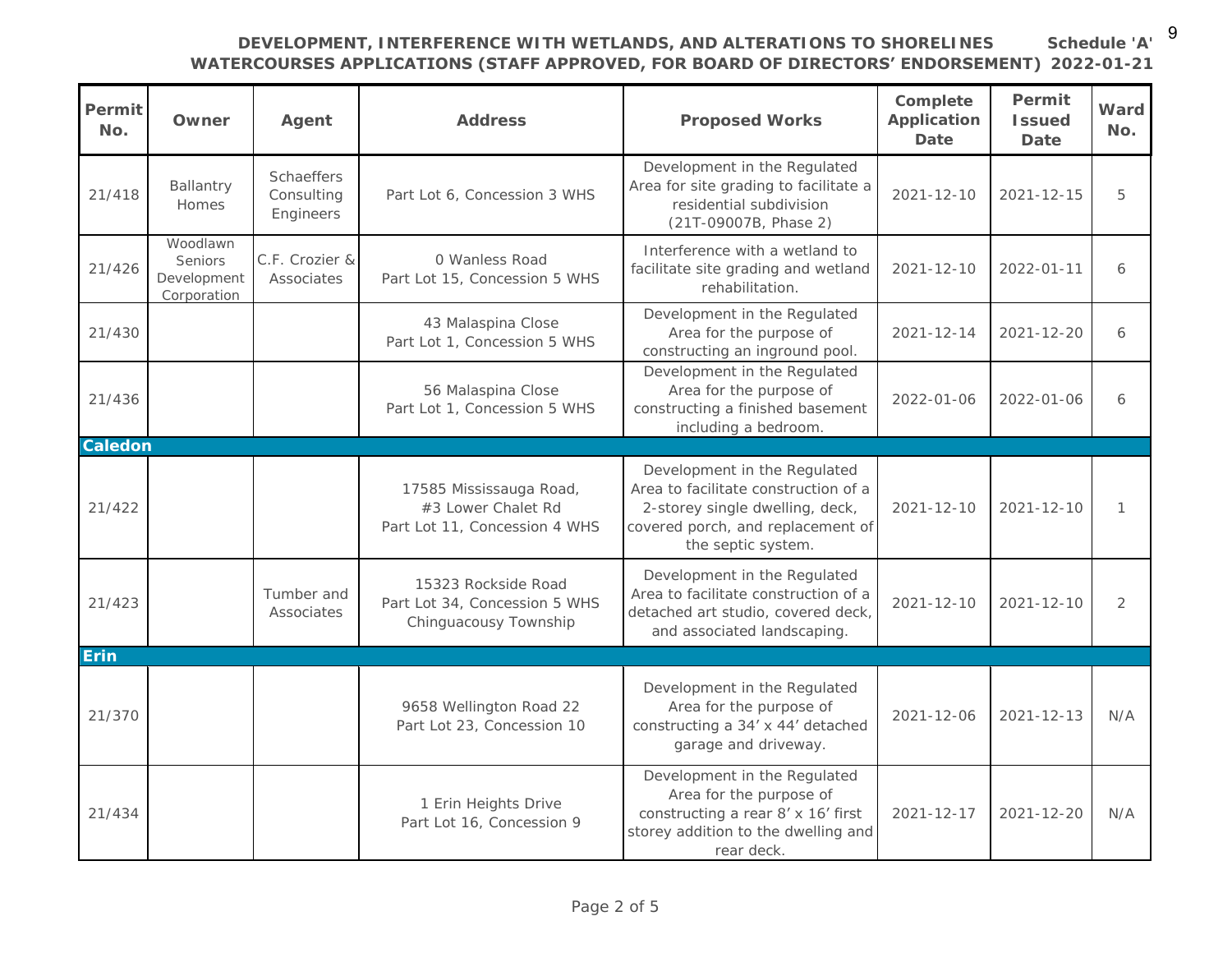#### **DEVELOPMENT, INTERFERENCE WITH WETLANDS, AND ALTERATIONS TO SHORELINES WATERCOURSES APPLICATIONS (STAFF APPROVED, FOR BOARD OF DIRECTORS' ENDORSEMENT) 2022-01-21**

**Schedule 'A'** 10

| Permit<br>No.       | Owner                | Agent                               | Address                                             | Proposed Works                                                                                                                                               | Complete<br>Application<br>Date | Permit<br><b>Issued</b><br>Date | Ward<br>No.   |
|---------------------|----------------------|-------------------------------------|-----------------------------------------------------|--------------------------------------------------------------------------------------------------------------------------------------------------------------|---------------------------------|---------------------------------|---------------|
| 21/440              |                      | Van Harten<br>Surveying<br>Inc.     | 5010 Trafalgar Road<br>Part Lot 3, Concession 7     | Development in the Regulated<br>Area for the purpose of replacing a<br>septic system.                                                                        | $2021 - 12 - 06$                | $2022 - 01 - 11$                | N/A           |
| <b>Halton Hills</b> |                      |                                     |                                                     |                                                                                                                                                              |                                 |                                 |               |
| 21/340              |                      | FRASCA<br>Design &<br>Planning Inc. | 12923 Regional Road 25<br>Part Lot 25, Concession 3 | Development in the Regulated<br>Area for the purpose of<br>constructing a two storey single<br>family dwelling, 3 car garage,<br>driveway and septic system. | $2021 - 12 - 06$                | $2021 - 12 - 06$                | 1             |
| 21/393              |                      | Hickory<br>Dickory<br>Decks         | 180 Mowat Crescent<br>Part Lot 20, Concession 8     | Development in the Regulated<br>Area for the purpose of<br>constructing a 26' 6" x 18'<br>rear yard deck.                                                    | $2021 - 12 - 03$                | $2021 - 12 - 09$                | 3             |
| 21/398              |                      |                                     | 140 Rexway Drive<br>Part Lot 16, Concession 9       | Development in the Regulated<br>Area for the purpose of<br>constructing a new dwelling,<br>retaining wall and associated<br>grading.                         | $2021 - 12 - 08$                | $2021 - 12 - 08$                | 3             |
| 21/409              |                      |                                     | 6 Clare Court<br>Part Lot 28, Concession 3          | Development in the Regulated<br>Area for the purpose of<br>constructing a 10' x 58' rear<br>addition to the dwelling                                         | $2021 - 12 - 07$                | 2020-12-14                      | 1             |
| 21/419              |                      | DK<br>Excavating<br>I td.           | 12 Gordons Creek Court<br>Part Lot 30, Concession 5 | Development in the Regulated<br>Area for the purpose of replacing a<br>failed septic tank.                                                                   | $2021 - 12 - 03$                | $2021 - 12 - 10$                | $\mathcal{D}$ |
| 21/444              | Enbridge Gas<br>Inc. |                                     | 9 Trinity Court<br>Part Lot 29, Concession 4        | Development in the Regulated<br>Area for the purpose of installing<br>72m of gas pipeline to the<br>dwelling                                                 | $2021 - 12 - 19$                | $2021 - 12 - 20$                | 1             |
| 21/449              |                      | Robt. Noble<br>Ltd.                 | 550 Guelph Street<br>Part Lot 11, Concession 11     | Development in the Regulated<br>Area for the purpose of replacing a<br>septic system.                                                                        | $2021 - 12 - 21$                | $2021 - 12 - 21$                | 2             |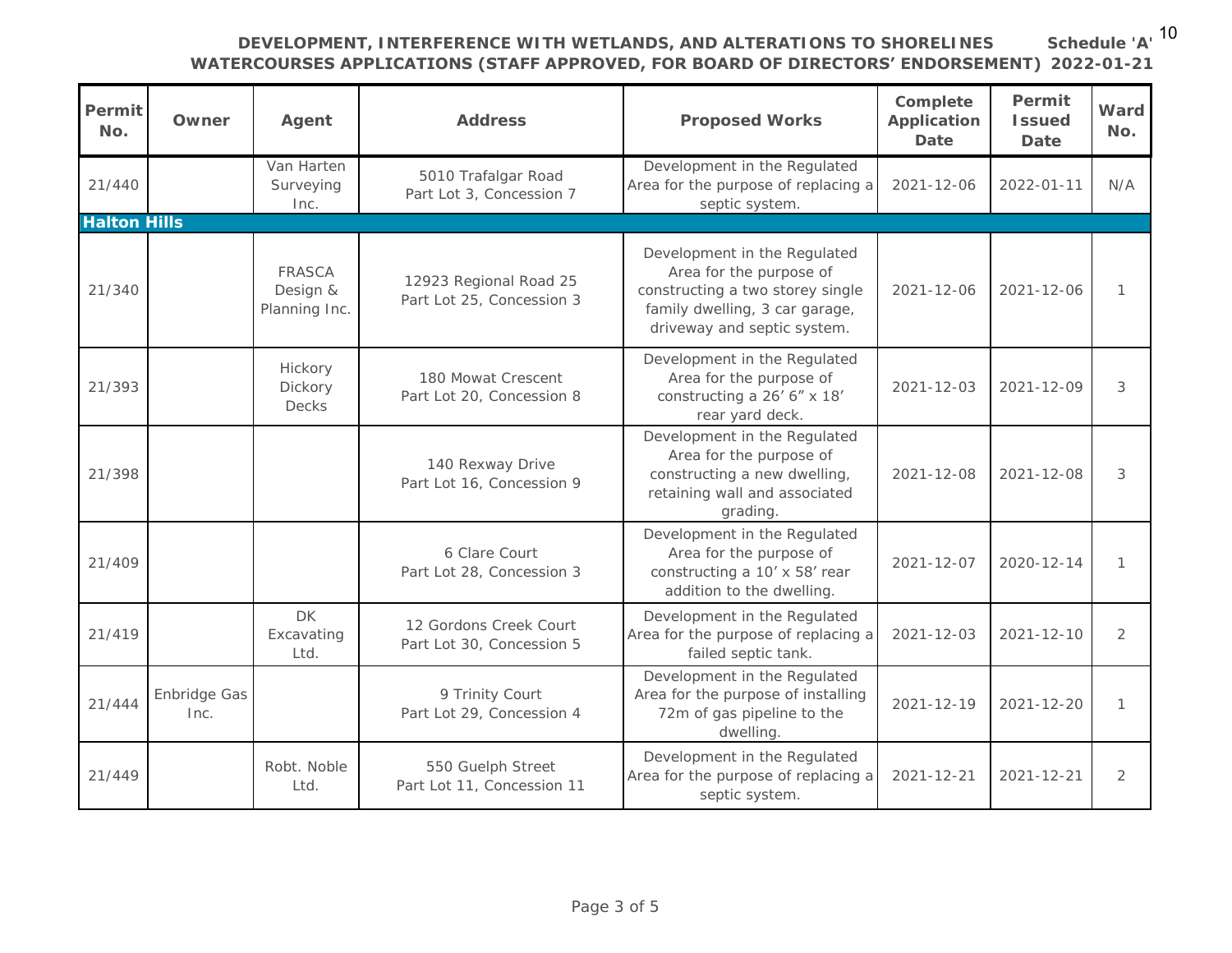**DEVELOPMENT, INTERFERENCE WITH WETLANDS, AND ALTERATIONS TO SHORELINES** 

**Schedule 'A'** 11

# **WATERCOURSES APPLICATIONS (STAFF APPROVED, FOR BOARD OF DIRECTORS' ENDORSEMENT) 2022-01-21**

| Permit<br>No. | Owner             | Agent                               | Address                                                                     | Proposed Works                                                                                                                                                               | Complete<br>Application<br>Date | Permit<br><b>Issued</b><br>Date | Ward<br>No.    |
|---------------|-------------------|-------------------------------------|-----------------------------------------------------------------------------|------------------------------------------------------------------------------------------------------------------------------------------------------------------------------|---------------------------------|---------------------------------|----------------|
| Mississauga   |                   |                                     |                                                                             |                                                                                                                                                                              |                                 |                                 |                |
| 20/197        |                   | Shoreplan<br>Engineering<br>Limited | 134 Cumberland Drive<br>Part Lot 1, Range 1 CIR                             | Development in the Regulated<br>Area to facilitate the construction<br>of a sea wall.                                                                                        | $2021 - 08 - 18$                | $2021 - 12 - 08$                | $\mathbf{1}$   |
| 20/232        |                   | <b>BBA Design</b><br>Studio         | 2212 Shardawn Mews<br>Lot D, Range 3 CIR                                    | Development in the Regulated<br>Area for the purpose of<br>constructing a one-storey front<br>addition, two-storey addition<br>above garage and two accessory<br>structures. | $2022 - 01 - 10$                | 2022-01-10                      | 7              |
| 21/017        |                   | <b>Hicks Design</b><br>Studio Inc.  | 389 Temagami Crescent<br>Part of Lot 7, Range 1 CIR                         | Development in the Regulated<br>Area for the purpose of<br>constructing an addition to an<br>existing residential dwelling,<br>covered porch and pool.                       | $2021 - 12 - 21$                | $2021 - 12 - 21$                | $\overline{2}$ |
| 21/277        |                   | <b>MEM</b><br>Engineering           | 77 Thomas Street<br>Part Lot 3, Concession 5 WHS                            | Development in the Regulated<br>Area to facilitate the construction<br>of a single family<br>dwelling.                                                                       | 2021-09-08                      | $2022 - 01 - 11$                | 11             |
| 21/374        | Region of<br>Peel | Associated<br>Engineering           | Winston Churchill Boulevard at Laird<br>Rd<br>Part Lot 35, Concession 1 NDS | Development in the Regulated<br>Area to facilitate installation of<br>300mm watermain.                                                                                       | $2021 - 12 - 21$                | 2021-12-21                      | 8              |
| 21/375        |                   | John Willmott<br>Architect          | 1578 Spring Road<br>PLAN 389, Lot 63                                        | Development in the Regulated<br>Area for the purpose of<br>constructing a basement walkout,<br>covered patio and 2nd storey<br>balcony.                                      | 2021-12-08                      | 2021-12-08                      | $\overline{2}$ |
| 21/403        |                   | Rocmar<br>Engineering               | 692 Nautalex Court<br>Part Lot 26, Concession 3 SDS                         | Development in the Regulated<br>Area to facilitate the construction<br>of a 2nd storey addition to the<br>existing residential dwelling.                                     | $2021 - 12 - 16$                | $2021 - 12 - 16$                | $\overline{2}$ |
| 21/405        |                   | Amr<br>Architects<br>Inc.           | 2421 Thorne Lodge Drive<br>Part Lot 33, Concession 1 SDS                    | Development in the Regulated<br>Area to facilitate the construction<br>of a driveway and site grading.                                                                       | $2021 - 11 - 25$                | 2021-11-25                      | $\overline{2}$ |